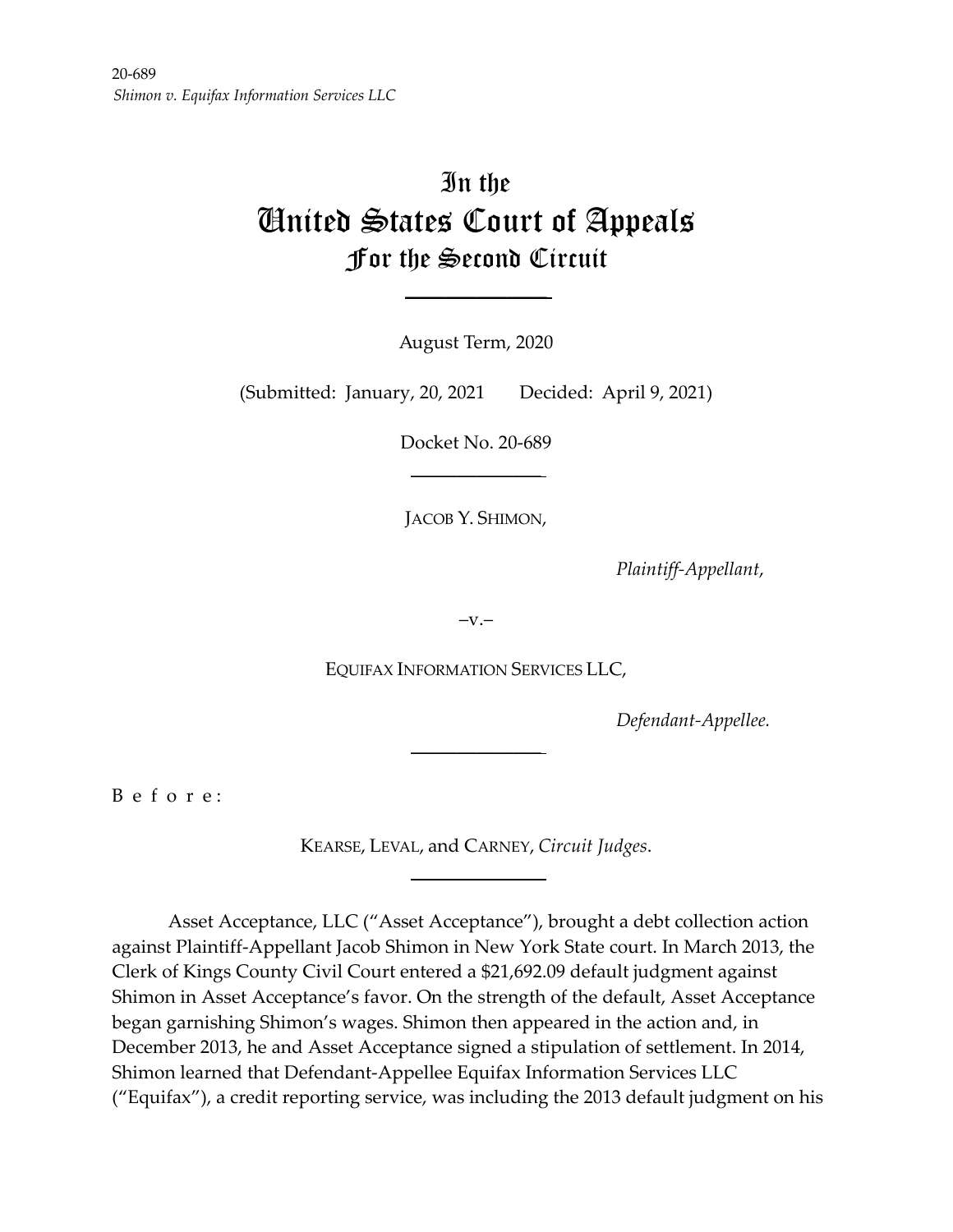credit report. Shimon objected, and Equifax updated its report to describe the default judgment as "satisfied." Shimon corresponded with Equifax throughout 2016, disputing the accuracy of this description and asking for details regarding the source of Equifax's information.

Shimon then sued Equifax, alleging that, in reporting the judgment as "satisfied" and in its subsequent dealings with Shimon, Equifax willfully and negligently violated the source-disclosure, accurate reporting, and reinvestigation provisions of the Fair Credit Reporting Act ("FCRA"). 15 U.S.C. §§ 1681g(a)(2), 1681e(b), 1681i(a)(6)-(7). Shimon now appeals from the district court's dispositions of these claims in Equifax's favor by dismissal (as to one) and grant of summary judgment (as to the others). We conclude that the district court correctly determined that Equifax's credit report was accurate; that Shimon could not establish damages arising from Equifax's allegedly negligent conduct; and that Equifax need not prove it actually interpreted the FCRA in line with its claimed reasonable interpretation to rely on the reasonable-interpretation defense established by *Safeco Insurance Company of America v. Burr*, 551 U.S. 47, 57 (2007).

 $\mathcal{L}$ 

 $\mathcal{L}$ 

AFFIRMED.

Daniel Zemel, Zemel Law LLC, Clifton, NJ, *for Appellant*.

John Christopher Toro, Gabriel Krimm, Zachary Andrew McEntyre, Katherine M. Stein, King & Spalding, Atlanta, GA, Washington, D.C., and Austin, TX, *for Appellee.*

CARNEY, *Circuit Judge*:

In this case, we apply the source-disclosure, accurate reporting, and reinvestigation provisions of the Fair Credit Reporting Act ("FCRA"), 15 U.S.C. §§ 1681g(a)(2), 1681e(b), 1681i(a)(6)-(7), to a credit reporting service's actions. We conclude that the district court correctly determined that the service's report that a judgment was "satisfied" was accurate; that the consumer did not establish damages arising from the service's allegedly negligent conduct; and that the service need not prove that it actually interpreted the FCRA in line with its claimed reasonable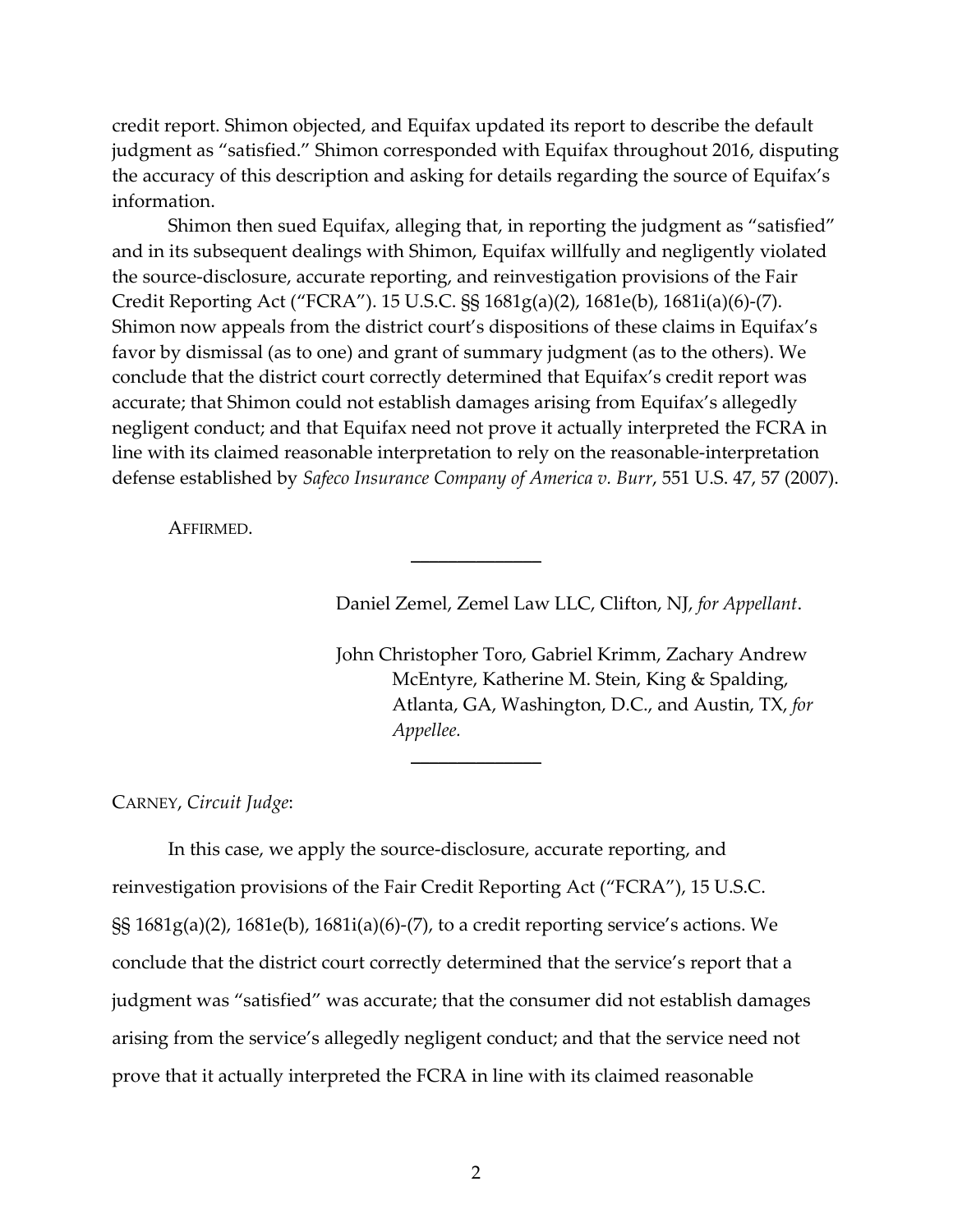interpretation to avail itself of the reasonable-interpretation defense established by *Safeco Insurance Company of America v. Burr*, 551 U.S. 47, 57 (2007). Accordingly, we AFFIRM the judgment of the district court.

#### **BACKGROUND**

Jacob Shimon was named as defendant in a 2012 New York state court action in which Asset Acceptance, LLC, sought to collect on a debt incurred with a credit card issued to Shimon. In March 2013, the Clerk of Kings County Civil Court entered a default judgment on the action against Shimon in the amount of \$21,692.09 (the "Judgment"). On the strength of the Judgment, Asset Acceptance began to garnish Shimon's wages.

In October 2013, Shimon appeared in the action, moving for vacatur of the Judgment and asserting a counterclaim against Asset Acceptance. In December, however, before the state court acted on the vacatur motion, Shimon and Asset Acceptance jointly filed a stipulation that "resolved" the action and "discontinued" all claims "with prejudice" (the "Stipulation"). App'x 166. Under the Stipulation, Asset Acceptance retained whatever sums it had collected by its garnishment of Shimon's wages and Shimon was precluded from further pursuing his counterclaim. The court "so-ordered" the Stipulation by a notation on the document, and, on the court's docket, the Clerk of Court entered the notation, "Settled." App'x 75-76.

In 2014, Equifax's credit report regarding Shimon showed that a judgment had been entered against him in a court proceeding. (The full text is set out in the margin.)<sup>[1](#page-2-0)</sup> By letter dated May 1, 2014, Shimon informed Equifax that the report was inaccurate

<span id="page-2-0"></span><sup>&</sup>lt;sup>1</sup> The entire entry read: "03/2013, JUDGEMENT, 404VC00036, \$17953, DEF - SHIMON JACOB Y, CV02310712KI ASSET ACCEPTANCE LLC." App'x 215.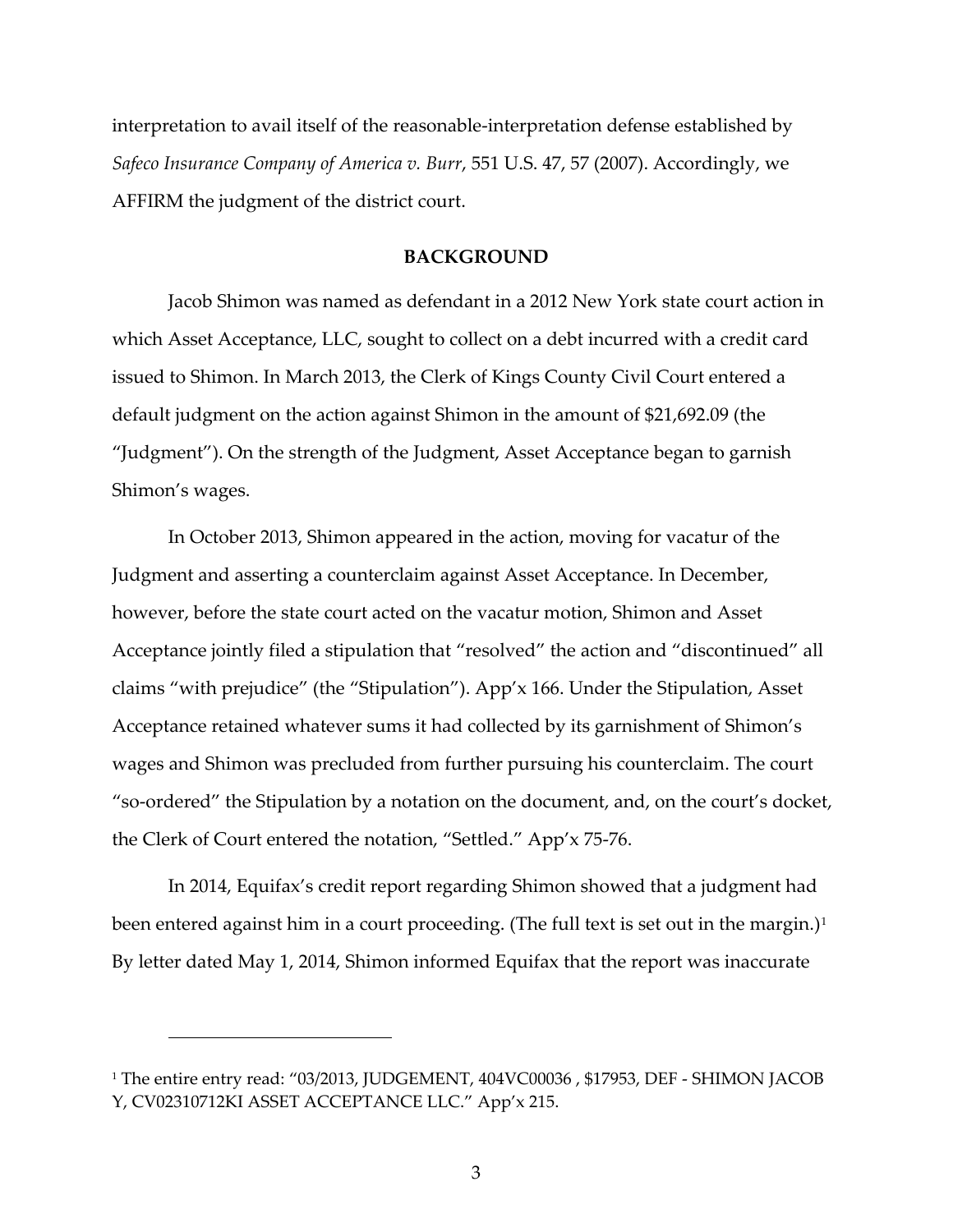because (as he phrased it) the judgment had been "dismissed after Trial." App'x 217. In the same letter, he also requested that this part of the report be "removed" and that Equifax "correct the information." *Id.*

Equifax's records reflect that it received Shimon's May 1 request on May 12, and that, within days, it amended its notation regarding the Judgment to read "JUDGMENT SATISFIED." App'x 81.

The record is not clear about whether Shimon contacted Equifax again in 2014 or in 2015 to further dispute aspects of its credit report about him. The record is clear, however, that over the course of 2016, Shimon contacted Equifax repeatedly by phone and letter, disputing the accuracy of the "JUDGMENT SATISFIED" statement and asking Equifax how it had verified the statement. Equifax responded to Shimon's inquiries, advising him that the disputed entry was verified by the Kings County Civil Court and asserting that it was accurate. During this time, it continued to report that the Judgment was "satisfied."

In May 2018, purporting to sue on behalf of a class, Shimon sued Equifax in the United States District Court for the Eastern District of New York. He alleged that Equifax willfully and/or negligently violated various FCRA provisions by persisting in publishing this report and failing to follow certain of the FCRA's procedural notice requirements. The district court (Cogan, *J.*) dismissed one of his FCRA claims under Fed. R. Civ. P. 12(b)(6), denied leave to amend that claim, and granted summary judgment to Equifax on Shimon's remaining FCRA claims. Shimon timely appealed.

#### **DISCUSSION**

## **I. Standard of Review**

We review de novo the dismissal of a complaint for failure to state a claim. *Chambers v. Time Warner, Inc.*, 282 F.3d 147, 152 (2d Cir. 2002). We also review de novo a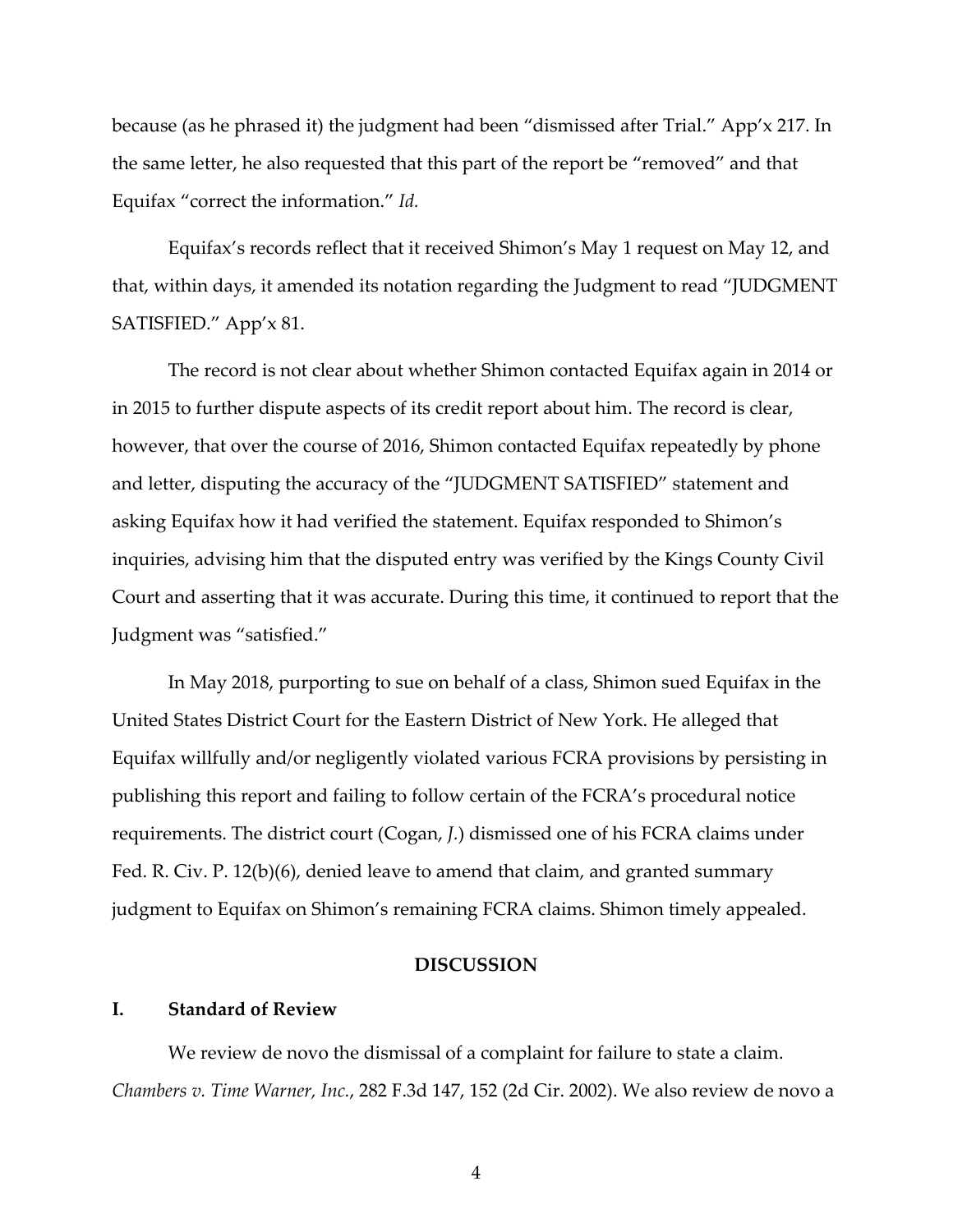grant of summary judgment, drawing all reasonable inferences in favor of the nonmoving party. *Morales v. Quintel Ent., Inc.*, 249 F.3d 115, 121 (2d Cir. 2001). Although we generally review denials of leave to amend for abuse of discretion, in cases in which the denial is based on futility, we review de novo that legal conclusion. *Starr v. Sony BMG Music Ent.*, 592 F.3d 314, 321 (2d Cir. 2010).

#### **II. Shimon's FCRA Claims**

The FCRA "was enacted in 1970 amidst concerns about the accuracy of information disseminated by credit reporting agencies." *Galper v. JP Morgan Chase Bank, N.A.*, 802 F.3d 437, 444 (2d Cir. 2015). If a reporting agency "willfully fails to comply with any requirement" of the FCRA, it may be held liable for actual damages "of not less than \$100 and not more than \$1000" per consumer, as well as potentially for punitive damages. 15 U.S.C. § 1681n. If a reporting agency negligently violates a provision of the FCRA, it may be held liable for actual damages arising from the violation. *Id.* § 1681o.

### A. Reporting Claims

Shimon maintains that Equifax's description of the Asset Acceptance Judgment as "satisfied" was inaccurate and rendered Equifax liable to him under § 1681e(b). As a district court within the Circuit recently observed, "the overwhelming weight of authority holds that a credit report is inaccurate either when it is patently incorrect or when it is misleading in such a way and to such an extent that it can be expected to have an adverse effect." *Khan v. Equifax Information Services, LLC*, No. 18-cv-6367 (MKB), 2019 WL 2492762, at \*3 (E.D.N.Y. June 14, 2019) (collecting cases). [2](#page-4-0) *See Dalton v. Capital Associated Industries, Inc.*, 257 F.3d 409, 415 (4th Cir. 2001) ("A report is inaccurate when

<span id="page-4-0"></span><sup>2</sup> Unless otherwise indicated, this Opinion omits internal quotation marks, alterations, citations, and footnotes in text quoted from reported decisions.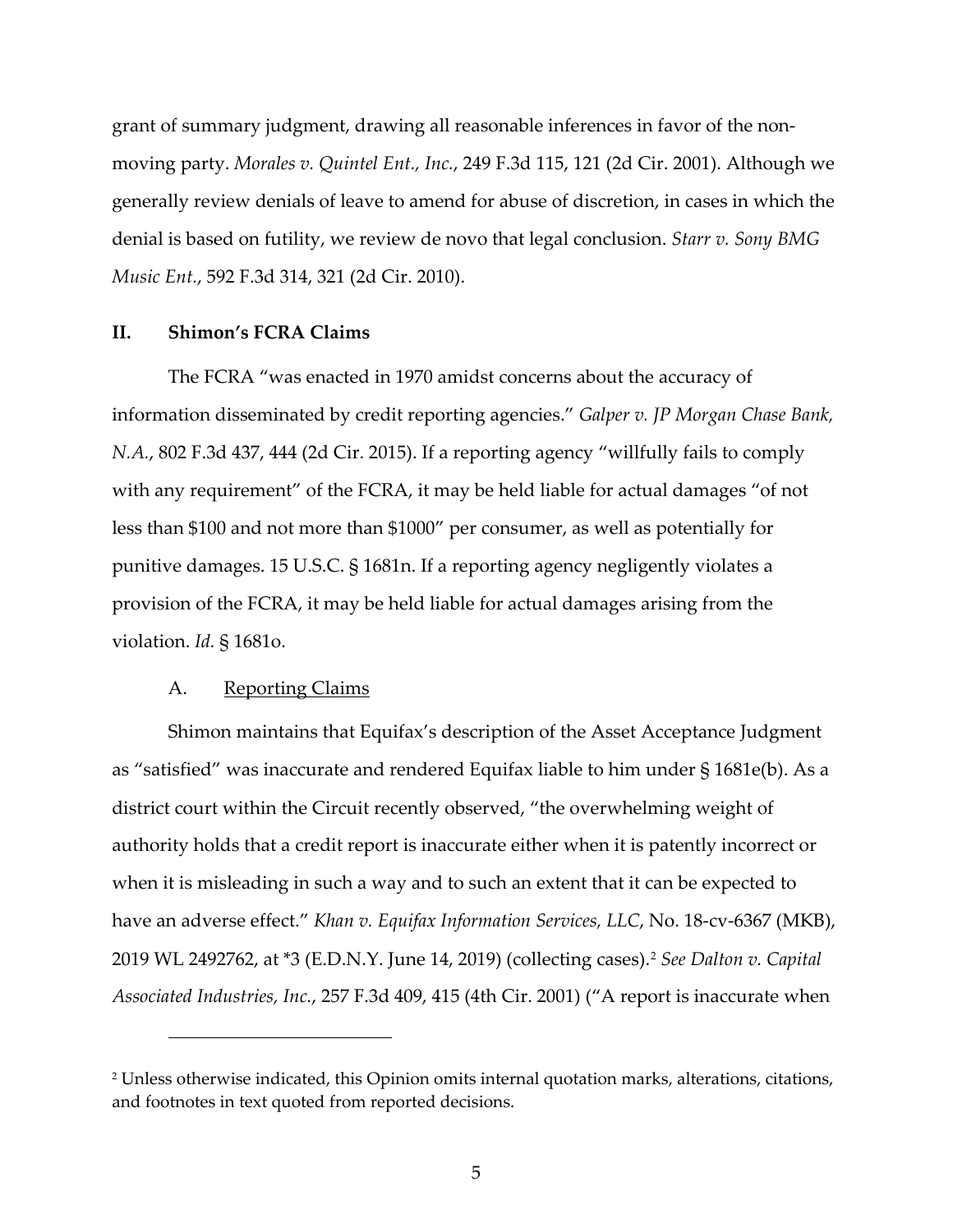it is patently incorrect or when it is misleading in such a way and to such an extent that it can be expected to have an adverse effect."). In its ruling on Equifax's summary judgment motion, the district court found that the description of the judgment as "satisfied" was accurate. We agree.

Shimon acknowledges that the New York court reported that the case against him was "settled." Appellant's Br. 3. He also does not dispute that Equifax was following a standard practice in the credit reporting industry by reporting a settled debt-collection judgment as "satisfied." Shimon nonetheless argues that, when the Kings Country Civil Court "so-ordered" the Stipulation, it also implicitly vacated the judgment. He accordingly maintains that Equifax was obligated to report the judgment as "vacated." But the state court docket did not reflect a vacatur, so this argument misses the mark.

Shimon contends further that, by denoting the judgment "satisfied," Equifax misled its readers: it thereby "impl[ied] that a judgment remains." Appellant's Br. 37. Describing a judgment as "satisfied," however, does not imply that it "remains"—if anything, it implies the opposite. *See* Satisfy, Merriam-Webster's Collegiate Dictionary (11th ed. 2003), 1b: "to discharge, meet a financial obligation to." Shimon advances no persuasive argument that Equifax's description of the Asset Acceptance Judgment as "satisfied" was "patently incorrect" or "misleading" in any way. *Khan*, 2019 WL 2492762, at \*3.

The accuracy of Shimon's credit report is fatal to his § 1681e(b) claims that Equifax engaged in willful or negligently inaccurate reporting. Because we agree with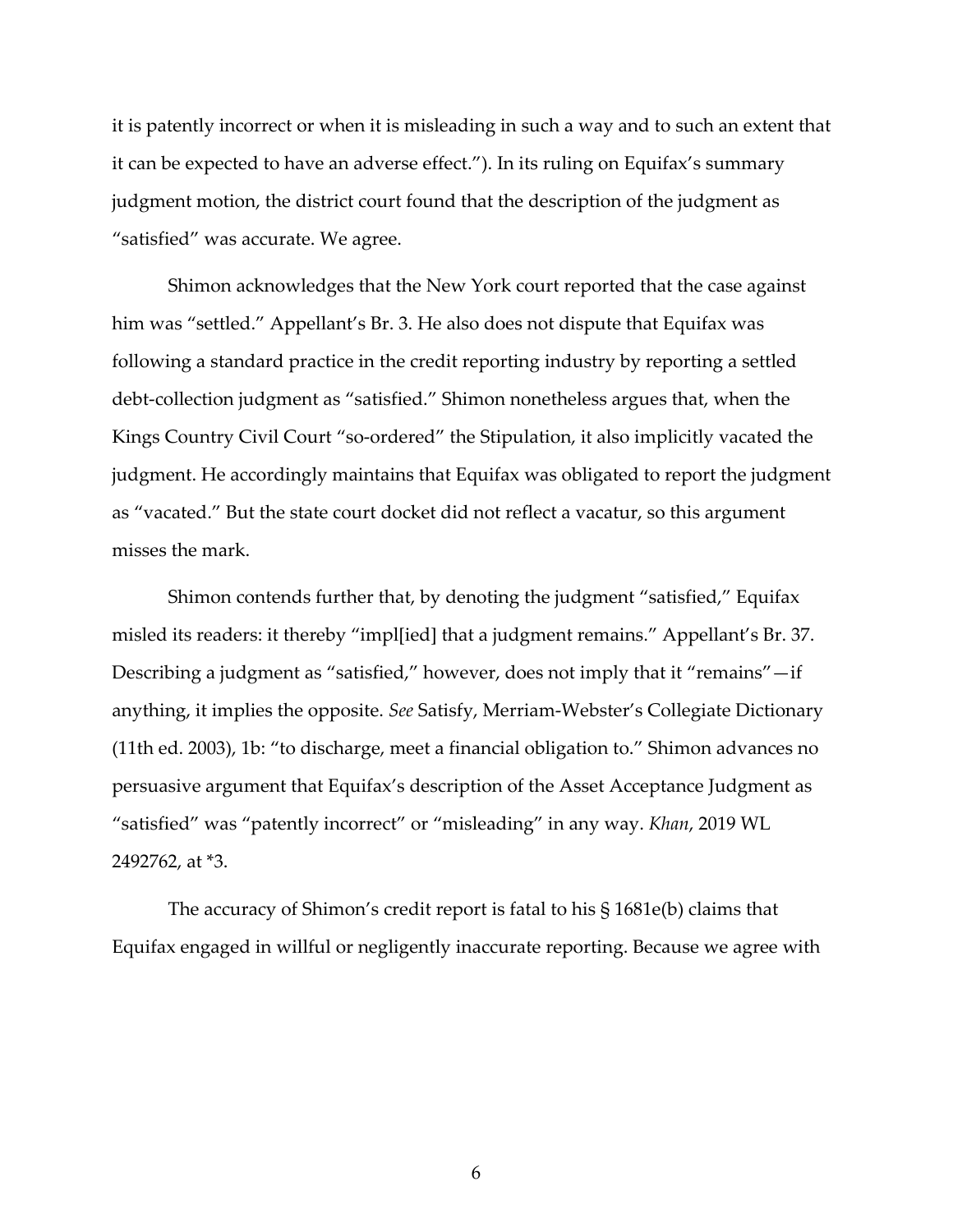the district court that Shimon's credit report was accurate in this respect, we affirm its judgment dismissing those claims.<sup>[3](#page-6-0)</sup>

#### B. Source-Disclosure and Reinvestigation Negligence Claims

We also affirm the district court's judgment with respect to Shimon's claims that Equifax negligently violated the FCRA's source-disclosure and reinvestigation provisions. *See* 15 U.S.C. § 1681g(a) (providing that "[e]very consumer reporting agency shall, upon request . . . clearly and accurately disclose to the consumer . . . [t]he sources of the information [in the consumer's file]"); *id.* § 1681i(a)(2), (6)-(7) (requiring consumer reporting agencies to "provide notification of the dispute to any person who provided any item of information in dispute," to "promptly provide to the person who provided the information in dispute all relevant information regarding the dispute," and, "after receiving a request from the consumer," to provide to the consumer within 15 days of the consumer's request "a description of the procedure used to determine the accuracy and completeness of the information . . . , including the business name and address of any furnisher of information contacted in connection with such information and the telephone number of such furnisher").

A successful claim for a negligent violation of an FCRA provision entitles the consumer plaintiff to recover "actual damages sustained . . . as a result of the failure."

<span id="page-6-0"></span><sup>&</sup>lt;sup>3</sup> In his opening brief, Shimon also argues that the district wrongly disposed of his claim under 15 U.S.C. § 1681i(a)(1) based on the accuracy of his credit report. Section 1681i(a)(1) concerns a consumer reporting agency's general obligation to reinvestigate information a consumer disputes as inaccurate or incomplete in his or her credit report**.** Although our review of the record suggests that Shimon did not bring a claim under this provision, Shimon's argument on appeal would nonetheless fail. As with the § 1681e(b) claims, Shimon argues only that the district court wrongly determined that the credit report was accurate and dismissed his § 1681i(a)(1) claim on that basis. Because the district court correctly concluded that the credit report was accurate, Shimon's argument on appeal with respect to his § 1681i(a)(1) claim would fail even if the claim were properly before this Court.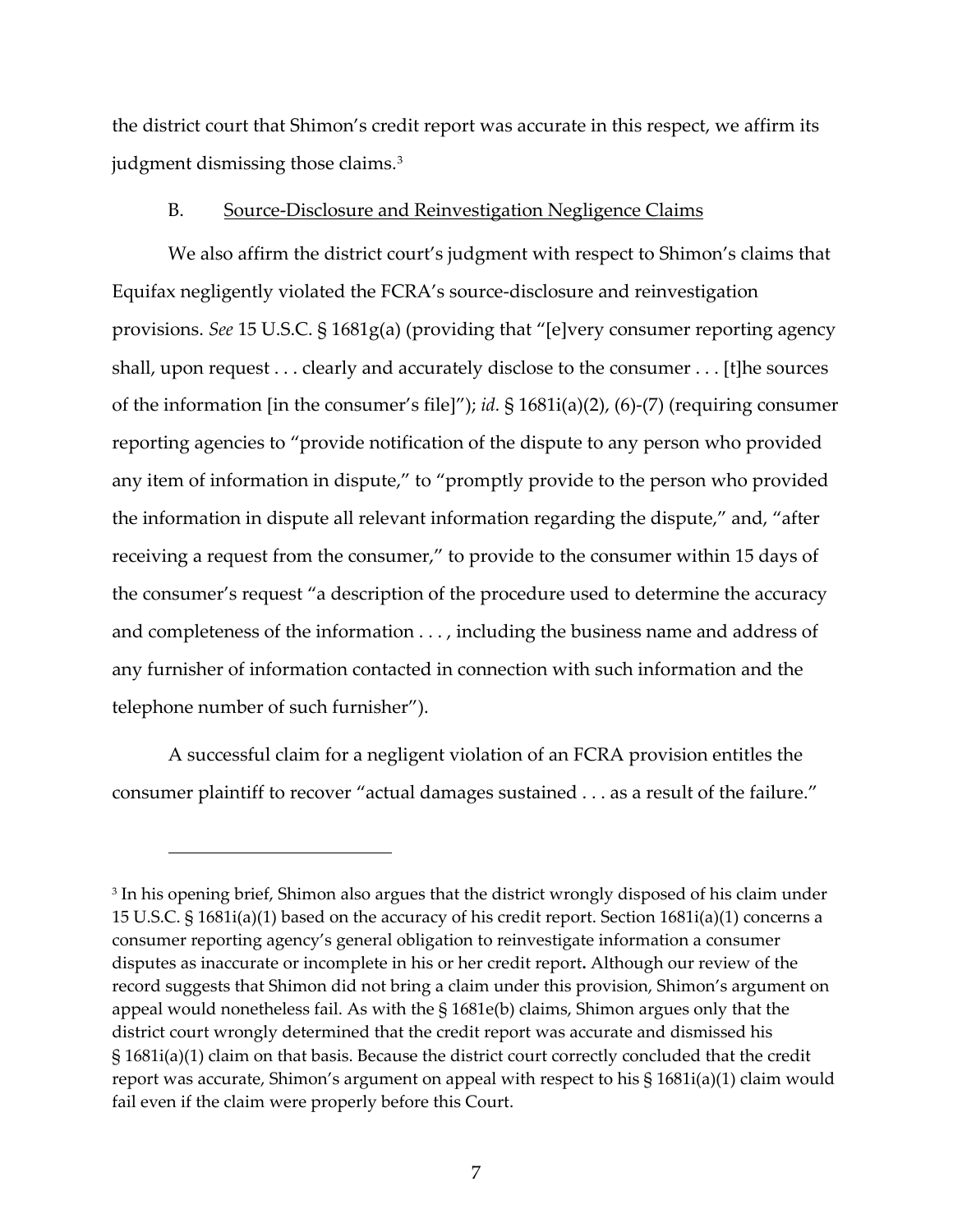Id. § 1681o(a). A plaintiff "bears the burden of proving actual damages sustained as a result of [the reporting agency's] activities," and, in the absence of such proof, the plaintiff's FCRA claim cannot survive summary judgment. *Casella v. Equifax Credit Info. Servs.*, 56 F.3d 469, 473-74 (2d Cir. 1995). Shimon's negligence claims under § 1681g and § 1681i thus require that he put forth evidence that he suffered actual damages when Equifax failed to disclose and to treat LexisNexis as the "source" and "furnisher" of the information from the Kings County Civil Court that Equifax ultimately relied on.

The district court granted summary judgment to Equifax on Shimon's § 1681g source-disclosure negligence claim based upon its conclusion that, even if Equifax should have disclosed LexisNexis as a "source," Shimon presented no evidence that he suffered any actual damages resulting from the failure. On appeal, Equifax adopts the district court's "no-actual-damages" approach to argue for affirming the judgment with regard to Shimon's § 1681i reinvestigation negligence claim as well as with regard to the source-disclosure claim.

We agree that Shimon has failed to present any evidentiary basis for concluding that he suffered actual damages as a result of Equifax not disclosing or treating LexisNexis as a "source" or "furnisher" of information to it about the Judgment. Since the characterization provided by Equifax in its credit report was accurate, for Shimon to have learned that LexisNexis was the intermediary source of Equifax's information from the court would not have enabled Shimon to avoid the emotional damage he claims to have suffered as a result of Equifax's report that the debt was "satisfied." Nor would he have avoided any of the costs he claims to have incurred in disputing the credit report. Shimon points to no damages to him arising from Equifax's failure to treat LexisNexis as a "source" or "furnisher" of the information and notify it of Shimon's dispute. Accordingly, Equifax is entitled to judgment with respect Shimon's § 1681g and § 1681i negligence claims.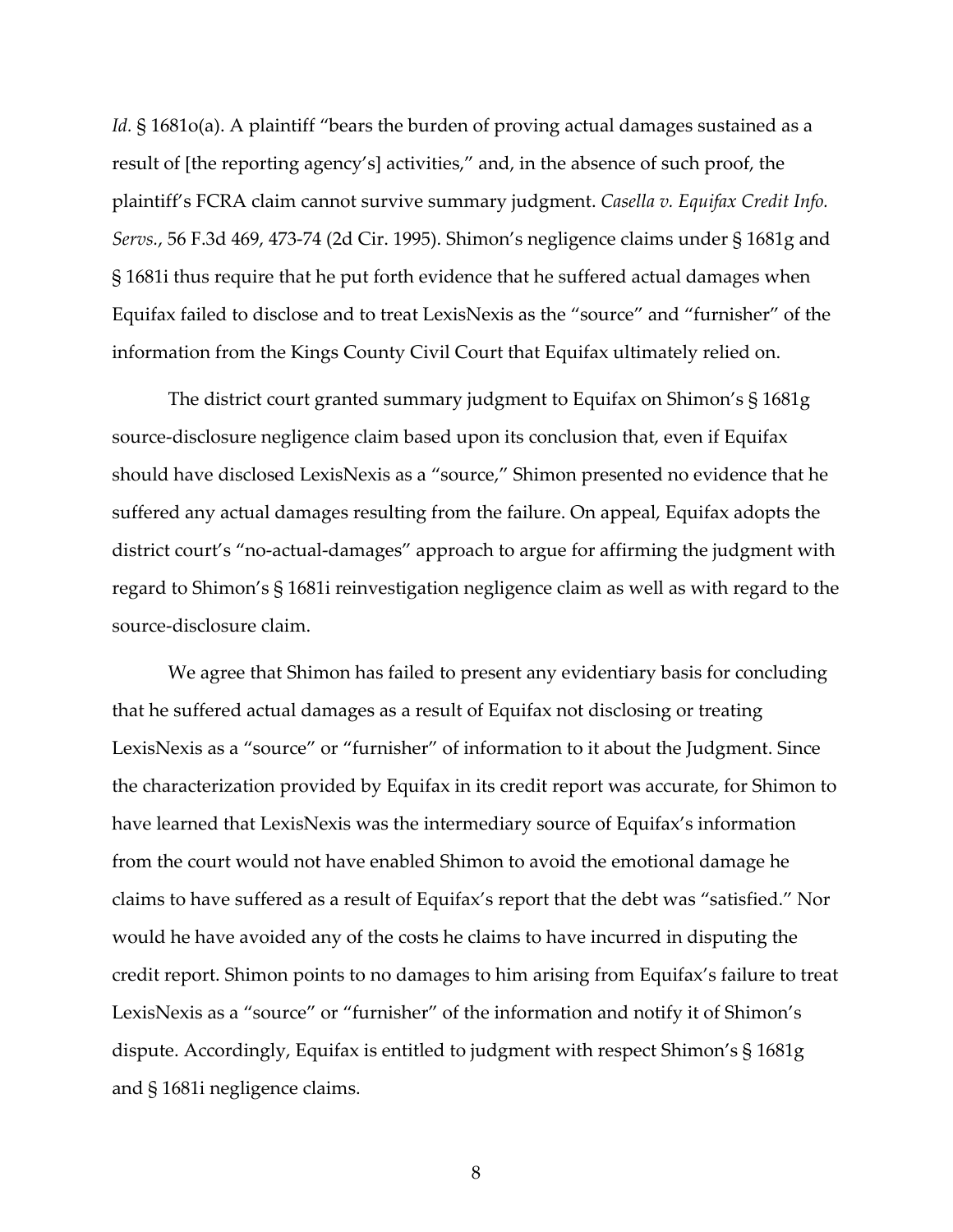#### C. Source-Disclosure and Reinvestigation Willfulness Claims

Shimon also brought claims against Equifax for willful violations of § 1681g and § 1681i. In *Safeco Insurance Company of America v. Burr*, the Supreme Court held that a credit reporting agency may "willfully" violate the FCRA by acting in "reckless disregard of statutory duty." 551 U.S. 47, 57 (2007) ("*Safeco*"). The Court explained that a company does not act in "reckless disregard" of the FCRA, however, if its "reading of the statute . . . was not objectively unreasonable." *Id.* at 69.

The district court dismissed Shimon's § 1681g willfulness claim after concluding that Equifax reasonably interpreted "source" not to include a contractor-intermediary doing what LexisNexis did in this case. In responding to Shimon's arguments on appeal, Equifax argues that its position that LexisNexis did not constitute a "furnisher of information" under § 1681i was reasonable as well, despite the district court's determination otherwise (and despite its award to Equifax of summary judgment on the claim on a different basis). *See* 15 U.S.C. § 1681i(a)(6). Shimon, for his part, challenges both the district court's determination with respect to § 1681g and Equifax's position on appeal with respect to § 1681i. In addition to contending that these interpretations are objectively unreasonable, Shimon argues that, to prevail on the *Safeco* defense, Equifax must demonstrate at summary judgment that it actually adopted these legal positions that it points to now as objectively reasonable.

The FCRA's reinvestigation provision requires that, under certain circumstances, consumer reporting agencies provide information about "any furnisher of information contacted in connection with such information," *id.* § 1681i(a)(6), and also that consumer reporting agencies provide notice of consumer disputes to "furnisher[s] of information." It defines "furnisher" to include "any person who provided any item of information in dispute." *Id.* § 1681i(a)(2). Equifax argues that it is reasonable for an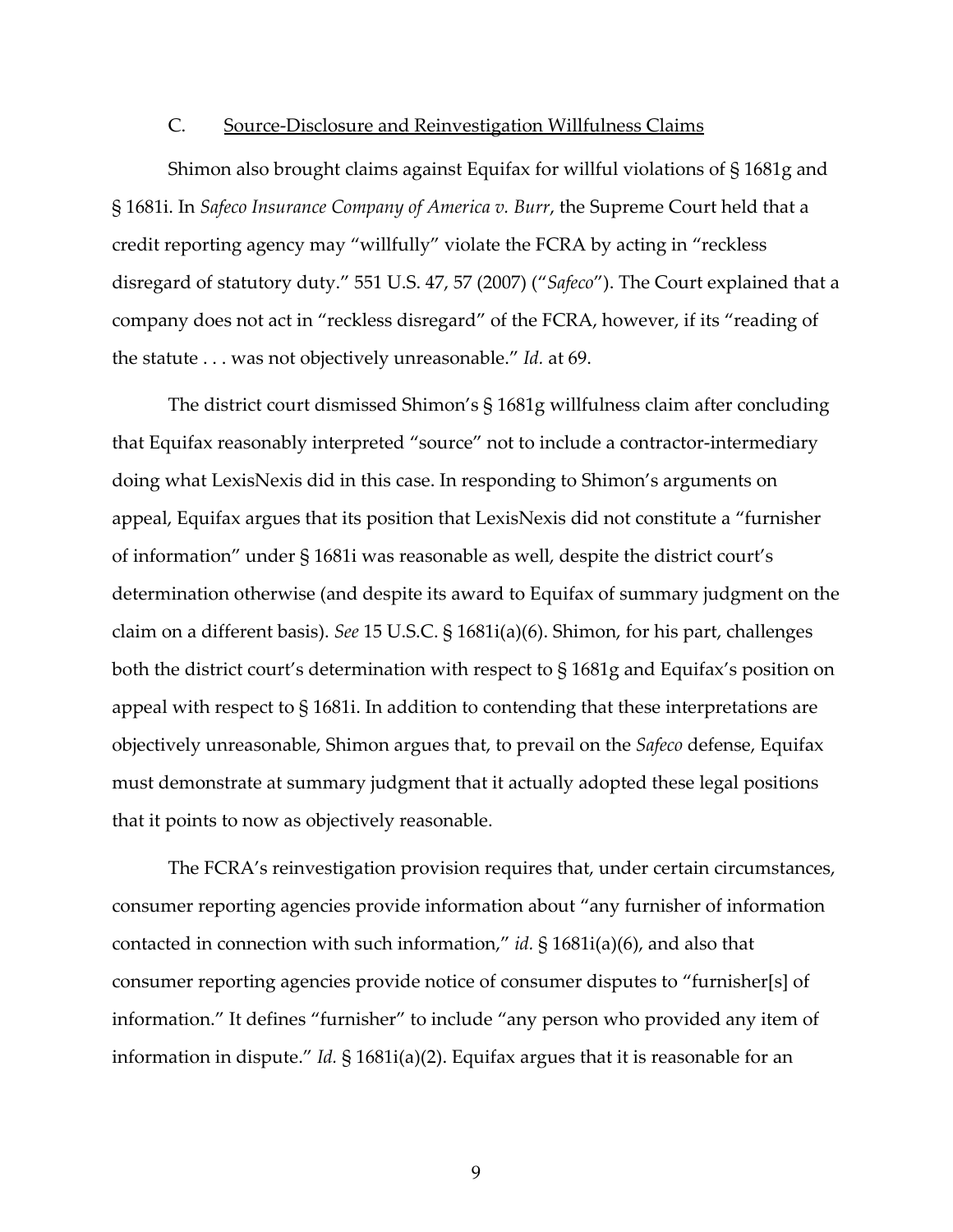agency to construe this provision to exclude its own contractor charged with gathering public records on the agency's behalf.

The FCRA's source-disclosure rule requires consumer reporting agencies to disclose to the consumer, on request, the "sources of the information" in the consumer's file. *Id.* § 1681g(a)(2). Equifax argues that it is a reasonable construction of the statute to understand "sources of information" as referring to the original source of the reported information, as opposed to the identity of any contractors that gathered the information on an agency's behalf.

We agree with Equifax that these are reasonable interpretations of both of these provisions. It is an objectively reasonable reading of these provisions to exclude from "furnisher" and "sources" a contractor such as LexisNexis working on the reporting agency's behalf when the information in question is contained in a particular set of files, the consumer reporting agency identified the court and its files as the "furnisher" or "source" of the information, and the function of the undisclosed contractor was to check those files to determine the accuracy of the report.

For Shimon, this conclusion does not exonerate Equifax. He parries that, even if, invoking *Safeco*, Equifax can point to reasonable interpretations of these statutes that support its conduct, the agency is entitled to the defense *only* if it can establish that it *actually interpreted* § 1681g and § 1681i in these objectively reasonable ways before deciding not to disclose. It is on this basis, further, that Shimon moved for leave to amend his complaint for a third time, seeking to add allegations that Equifax had not actually adopted an interpretation of § 1681g(a)(2) when it declined to disclose LexisNexis as a "source" of the disputed information.

Like the other Circuit Courts to have addressed this question, we reject the proposition that a defendant must show that it actually and contemporaneously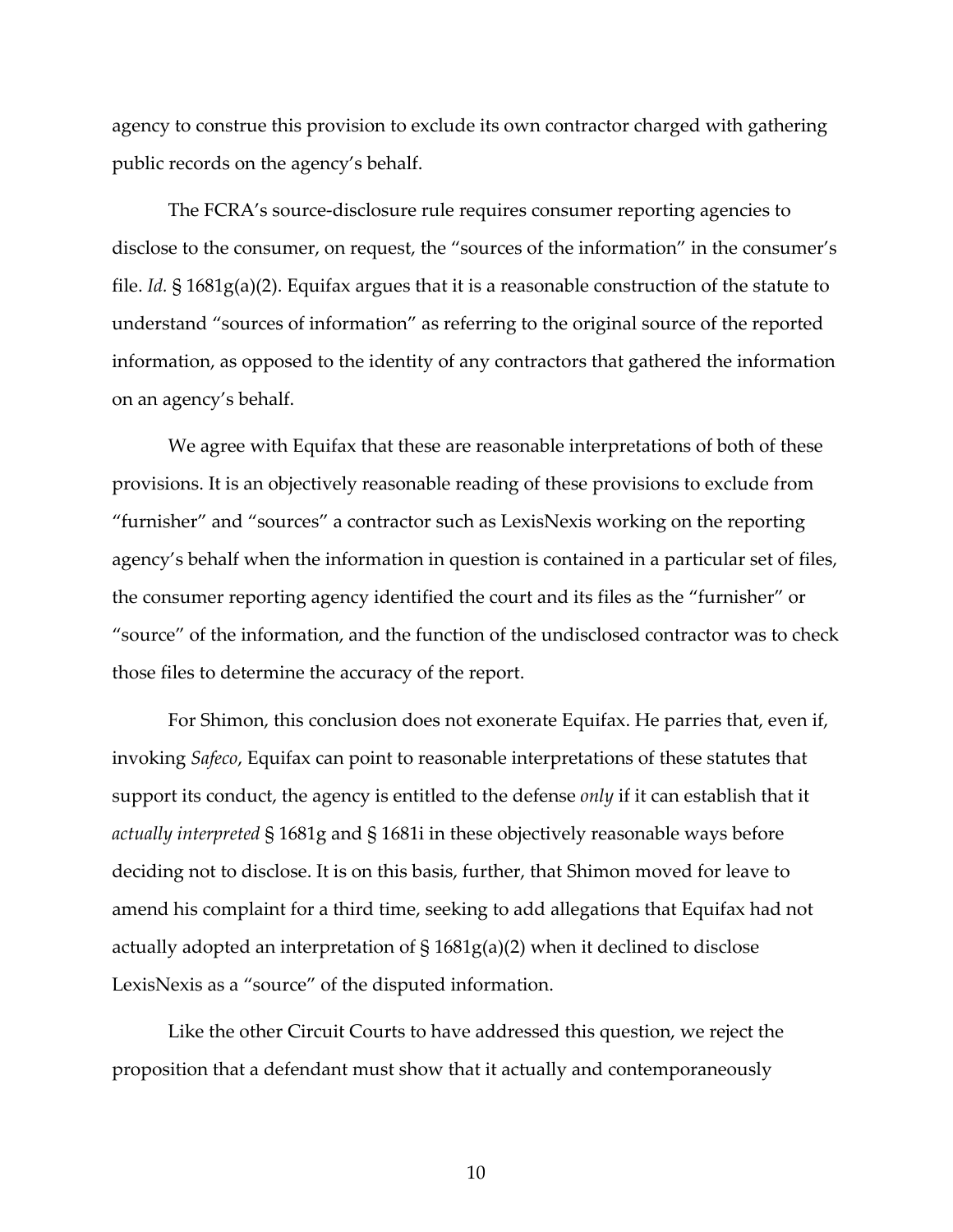adopted a particular statutory interpretation to avail itself of the *Safeco* defense. The *Safeco* Court emphasized that whether a company committed a willful violation of the FCRA must be an objective inquiry and dismissed arguments that "evidence of subjective bad faith" could create liability in the face of objectively reasonable interpretations. *Safeco*, 551 U.S. at 70 n.20. In the Court's view, "Congress could not have intended such a result for those who followed an interpretation that could reasonably have found support in the courts, whatever their subjective intent may have been." *Id.*

Shimon's proposed reading of *Safeco* would introduce just the sort of subjective inquiry whose relevance the *Safeco* Court rejected. Accordingly, we conclude that Equifax did not need to prove that it actually adopted the interpretations that we conclude were "not objectively unreasonable" to avoid liability under § 1681g and 1681i. *Id.* at 69; *see Long v. Tommy Hilfiger U.S.A., Inc.*, 671 F.3d 371, 377 (3d Cir. 2012); *Levine v. World Financial Network National Bank*, 554 F.3d 1314, 1318-19 (11th Cir. 2009); *see also Van Straaten v. Shell Oil Products Co. LLC*, 678 F.3d 486, 491 (7th Cir. 2012) (describing *Safeco* as "treat[ing] willfulness as a question of law" that "concerns *objective*  reasonableness, not anyone's state of mind"). We therefore affirm the district court's dismissal of Shimon's § 1681g willfulness claim; affirm the district court's judgment for Equifax on Shimon's § 1681i willfulness claim; and affirm the district court's denial of Shimon's motion for leave to file a second amended complaint as futile.

#### **CONCLUSION**

Shimon chose to expend considerable time and energy contesting an accurate credit report: when Equifax advised its customers that the judgment against Shimon was "satisfied," it gave an accurate report. Further, in response to his repeated inquiries, Equifax told Shimon—accurately—that Equifax obtained the information that appeared in the credit report from the Kings County Civil Court. We do not decide